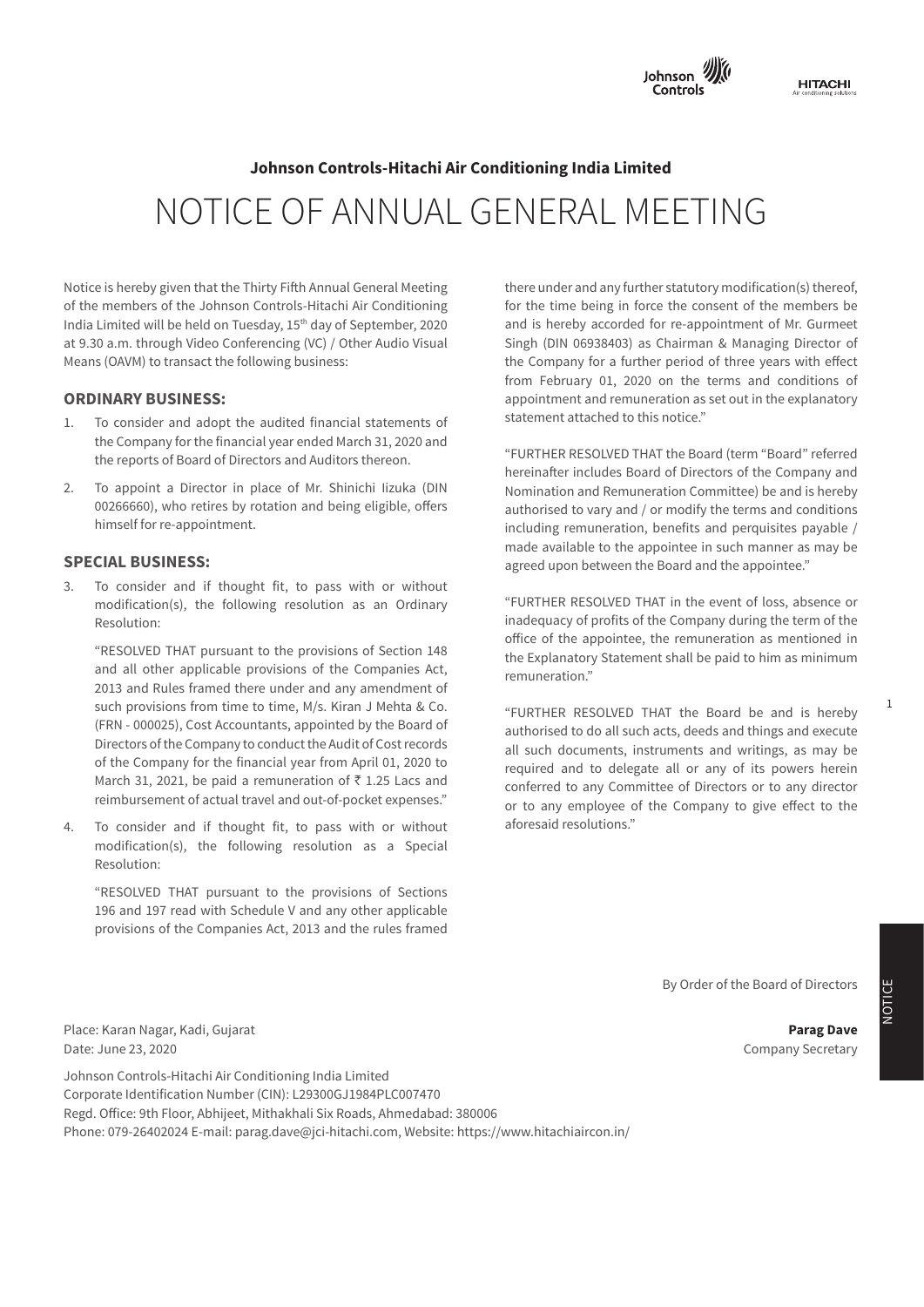# **EXPLANATORY STATEMENT PURSUANT TO SECTION 102 OF THE COMPANIES ACT, 2013:**

#### **Item No. 3**

Pursuant to the provisions of Section 148 of the Companies Act, 2013 and Rule 14 of the Companies (Audit and Auditors) Rules, 2014, on recommendation of Audit Committee, the Board has considered and approved appointment of M/s. Kiran J Mehta & Co. (FRN - 000025), Cost Accountants, as Cost Auditors to conduct Audit of Cost records of the Company for the financial year from April 01, 2020 to March 31, 2021 at a remuneration of  $\bar{z}$  1.25 Lacs plus Service Tax and reimbursement of actual travel and out-ofpocket expenses.

Such remuneration has to be ratified by the Shareholders of the Company. Therefore, consent of the Members is sought for passing an Ordinary resolution for ratification of the Remuneration payable to Cost Auditors for the financial year from April 01, 2020 to March 31, 2021.

None of the Directors and Key Managerial Personnel of the Company and their relatives are concerned or interested, financially or otherwise, in the resolution.

Considering above, the Board recommends the resolution for approval of the members.

### **Item No. 4**

On recommendation of Nomination and Remuneration Committee and subject to the approval of members of the Company, Board of Directors of the Company has re-appointed Mr. Gurmeet Singh as Chairman & Managing Director of the Company for a further period of three years with effect from 1st February, 2020 on the following terms and conditions of re-appointment including remuneration:

#### **Salary:**

 $\overline{2}$ 

Not to exceed Rs. 25,000,000 (Rupees Twenty five million) per Annum (inclusive of perquisites as stated under).

#### **Perquisites:**

#### Category A:

The Company shall provide furnished accommodation or house rent allowance and any other perquisites as may be decided by the Company from time to time.

#### Category B:

Company's car and telephone at residence. Extent of usage of these perquisites for official duties, shall not be included in the computation of the limit of the above remuneration ceiling.

Apart from the aforesaid remuneration, he will be entitled to reimbursement of all expenses incurred in connection with the business of the company.

The appointee shall not be entitled to any sitting fees for Board / Committee meetings.

In the event of loss, absence or inadequacy of profits of the Company in any financial year during the term of the office of the appointee, subject to the applicable laws and such approvals as may be required under the law, the remuneration as mentioned above shall be paid to him as minimum remuneration.

Annual / interim increments will be decided as per the policy of the Company on the basis of performance of the appointee.

#### **Other Terms:**

Subject to the superintendence, control and direction of the Board of Directors, Mr Gurmeet Singh shall manage and conduct the business and affairs of the Company. He shall not be paid any sitting fees for attending meetings of the Board or Committees thereof. He will not be liable to retire by rotation.

# **Information as required under Section II of the Part II of Schedule V of the Companies Act, 2013**

- **I. General Information**
	- a) Nature of Industry: Company is engaged in the business of manufacturing and trading of Window and Split air conditioners of various types, VRF's, Chillers, Refrigerators, Air Purifiers etc. and their accessories and spare parts primarily under the brand name 'Hitachi' and also undertakes after sales services including repair and maintenance of products sold by it.
	- b) Date or expected date of commencement of commercial production: Company commenced its business in the year 1985.
	- c) In case of new companies, expected date of commencement of activities as per project approved by financial institutions appearing in the prospectus: Not applicable.
	- d) Financial performance based on the given indicators: For the year 2019-20, Income was 21973.7 Million and Profit before tax was 1183.1 Million.
	- e) Foreign investments or collaborations, if any: Johnson Controls–Hitachi Air conditioning is holding 74.25% of the total paid up share capital. Company has entered into Technical Collaboration agreements with Associate Companies.

#### **II. Information about the appointee**

- a) Back ground details: Brief resume of the appointee is provided as part of this notice.
- b) Past remuneration: For the year 2019-20  $\bar{z}$  18.9 Million.
- c) Job Profile and his suitability:

 Mr. Gurmeet Singh is an Honours Graduate in Physics from the University of Delhi with a Post Graduate Diploma in Management. In his total experience of nearly 32 years, he has worked in various companies and product categories. In his career he has worked in fields of Sales, Marketing, Business Planning, Service and Strategy.

d) Remuneration proposed to appointee: Remuneration as stated above.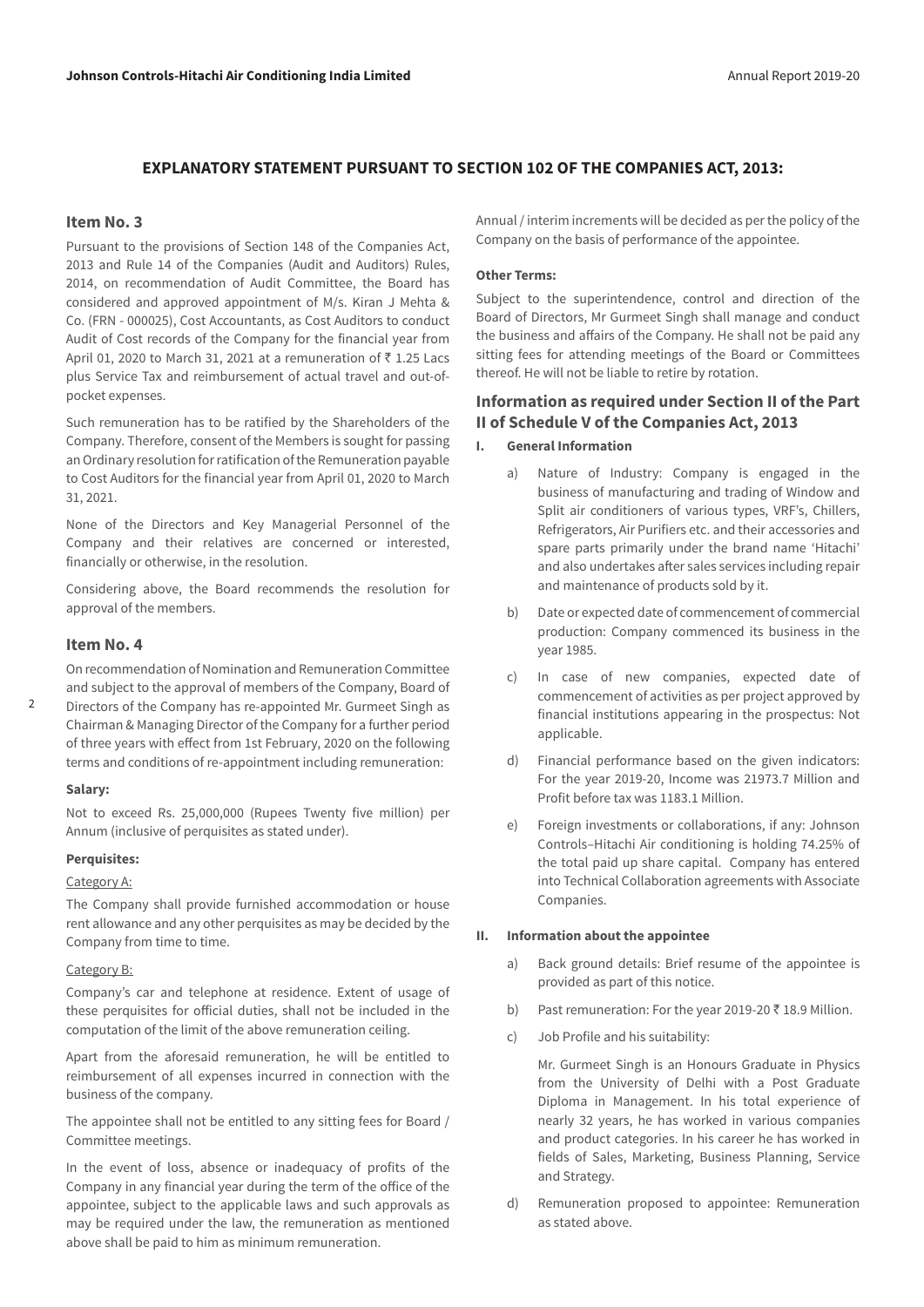

e) Comparative remuneration profile with respect to **IV. Disclosures**<br>
industry, size of the Company, profile of the position<br>
The disclosures of remuneration shal e) Comparative remuneration profile with respect to and person:

The remuneration of the appointee commensurates Internation of Financial Library, profile of the position of Financial returnation of Financial returns **Exception** the manager requiring overall control of the operations  $\frac{1}{2}$ **FORM NO. MGT - 9** with the comparative remuneration profile in HVAC of the company and qualifications and experience of the second the company and qualifications and experience of the appointee in the HVAC & Electronics industry.

## **III.** Other Information

**Financial assets**  of  $\bar{\tau}$  1183.1 Million. 2013. Reasons of loss or inadequate profits: Not applicable since,<br>interest in accordance w during the year 2019-20, Company has made profit before tax his recession december 2013.

#### **IV. Disclosures**

 The disclosures of remuneration shall be reported in Corporate Governance Report attached to the Directors' Report.

As on the financial Directors and Key Managerial Personnel of the Company Except Mr. Gurmeet Singh being appointee, none of the other and their relatives are concerned or interested, financially or otherwise, in the resolution.

> **Year ended March 31, 2019 Year ended March 31, 2018** The above explanatory statement sets out an abstract of **FVPL FVOCI Amortised FVPL FVOCI Amortised** material terms and conditions of the appointment and hence **cost cost** the same may be treated as an abstract of memorandum of interest in accordance with Section 190 of the Companies Act, 2013.

In the Board recommends the resolution for approval of the Controls-Hitachi Air Controls-Hitachi Air Controls-Unbilled revenue - - - - - 145.3  $\mathbf{m}$ embers. members.

**Margin money department of the Board of Directors**  $\mathsf{By}\nolimits$  Order of the Board of Directors  $S<sub>g</sub>$  order of the bound of B needs

Parag Dave

Company Secretary

Place: Karan Nagar, Kadi, Gujarat **Parag Dave Agent, it any kaominina mpikambana amin'ny fivondronan-kaominin'i Parag Dave** Date: June 23, 2020

Johnson Controls-Hitachi Air Conditioning India Limited **Financial liabilities**  Corporate Identification Number (CIN): L29300GJ1984PLC007470 eorporate raentmeation number (om). Expodeduse in Eccentive<br>Regd. Office: 9th Floor, Abhijeet, Mithakhali Six Roads, Ahmedabad: 380006  $T_{\rm c} = 0.8466664 \, \text{F}$  -  $\frac{1}{2}$  -  $\frac{1}{2}$  -  $\frac{1}{2}$  -  $\frac{1}{2}$  -  $\frac{1}{2}$  -  $\frac{1}{2}$  -  $\frac{1}{2}$  -  $\frac{1}{2}$  -  $\frac{1}{2}$  -  $\frac{1}{2}$  -  $\frac{1}{2}$  -  $\frac{1}{2}$  -  $\frac{1}{2}$  -  $\frac{1}{2}$  -  $\frac{1}{2}$  -  $\frac{1}{2}$  - Phone: 079-26402024 E-mail: parag.dave@jci-hitachi.com, Website: https://www.hitachiaircon.in/

#### $\mathcal{A}$  and due to customers -  $\mathcal{A}$  -  $\mathcal{A}$  -  $\mathcal{A}$  -  $\mathcal{A}$  -  $\mathcal{A}$  -  $\mathcal{A}$  -  $\mathcal{A}$  -  $\mathcal{A}$  -  $\mathcal{A}$  -  $\mathcal{A}$  -  $\mathcal{A}$  -  $\mathcal{A}$  -  $\mathcal{A}$  -  $\mathcal{A}$  -  $\mathcal{A}$  -  $\mathcal{A}$  -  $\mathcal{A}$  -  $\$ Brief resume of the Directors seeking appointment or re-appointment at this Annual General Meeting (Pursuant to Regulation 36(3) of the SEBI (Listing Obligations & Disclosure Requirements) Regulations, **Total financial liabilities 25.2 - 7,867.1 0.7 - 5,609.8 II. PARTICULARS OF HOLDING, SUBSIDIARY AND ASSOCIATE COMPANIES 2015)**

 $U$  ,  $U$  ,  $U$  ,  $U$  ,  $U$  ,  $U$  ,  $U$  ,  $U$  ,  $U$  ,  $U$  ,  $U$  ,  $U$  ,  $U$  ,  $U$  ,  $U$  ,  $U$  ,  $U$  ,  $U$  ,  $U$  ,  $U$  ,  $U$  ,  $U$  ,  $U$  ,  $U$  ,  $U$  ,  $U$  ,  $U$  ,  $U$  ,  $U$  ,  $U$  ,  $U$  ,  $U$  ,  $U$  ,  $U$  ,  $U$  ,  $U$  ,  $U$  ,

# **Sr. Mr. Gurmeet Singh**

Mr. Gurmeet Singh is an Honors' Graduate in Physics from the In his total experience of nearly 32 years, he has worked in various public limited companies in India: None. companies and product categories. In his career he has worked in fields of Sales, Marketing, Business Planning, Service and Strategy.  $\quad$  No. of Shares held in Com stints. He had initially joined the Company in 2001. **Process** are categorised as Level 2 financial as Level 2 fi He has been associated with Company for almost 15 years in 2  $N$ otes:  $\frac{1}{2}$ University of Delhi with a Post Graduate Diploma in Management.

instruments. Holding(UK)Limited There is no inter-se relation of Mr. Gurmeet Singh with any other<br>District and Hampshire Director of the Company.

torship / Membership of Committee of the Board held in other **2.** As you are aware, in view of the situation arising due to Directorship / Membership of Committee of the Board held in other public limited companies in India: None.

No. of Shares held in Company: Nil.

#### $T_{\text{max}}$  are as follows: **Mr. Shinichi Iizuka**

Technology from Sophia University. He has held various positions forthcoming AG India in 2002 and was appointed as the Managing Director of the  $\sim$  OAVM. Company in 2006. He became COO and President of Johnson  $\frac{3}{100}$  are pursuant to the provisions of Section 108 of the controls - Hitachi Air in October, 2015. Mr. Shinichi Iizuka holds a bachelor's degree in Science and in Product Development, Environmental Equipment, and Refrigeration & Air Conditioning Division. He started to work in

**Example 2018**<br> **EXAMPLE SHOWER SHOWER IS NOTE OF COMPANY.**<br> **CINCLE SHOWER SHOWER SHOWER SHOWER SHOWER SHOWER SHOWER SHOWER SHOWER SHOWER SHOWER SHOWER SHOWER SHOWER SHOWER SHOWER SHOWER SHOWER SHOWER SHOWER SHOWER SHOWER** There is no inter-se relation of Mr. Shinichi Iizuka with any other

Frsity or beinflwith a Post Graduate biploma in Management. Birectorship / Membership of Committee of the Board held in other **Associates** Not applicable Holding Company 74.252 Section 2(87)(ii) Directorship / Membership of Committee of the Board held in other public limited companies in India: None.

No. of Shares held in Company: Nil.

#### **Notes:**

- tor of the Company.<br>to be transacted at the Meeting is annexed hereto. 1. The relative Explanatory Statement pursuant to Section 102 of the Companies Act, 2013 in respect to the Special business
- commedicompanies in maid. None. The servel 3 and 2 financial instruments of the general meetings of the covid- $T_{\text{th}}$  there were no transfers between Level 3 during the year. geration & Air Conditioning Division. He started to work in can attend and participate in the ensuing AGM through VC/ companies shall be conducted as per the guidelines issued by the Ministry of Corporate Affairs (MCA) vide Circular No. 14/2020 dated April 8, 2020, Circular No.17/2020 dated April 13, 2020 and Circular No. 20/2020 dated May 05, 2020. The forthcoming AGM will thus be held through video conferencing (VC) or other audio visual means (OAVM). Hence, Members OAVM.
	- 3. 3. Pursuant to the provisions of Section 108 of the Companies Act, 2013 read with Rule 20 of the Companies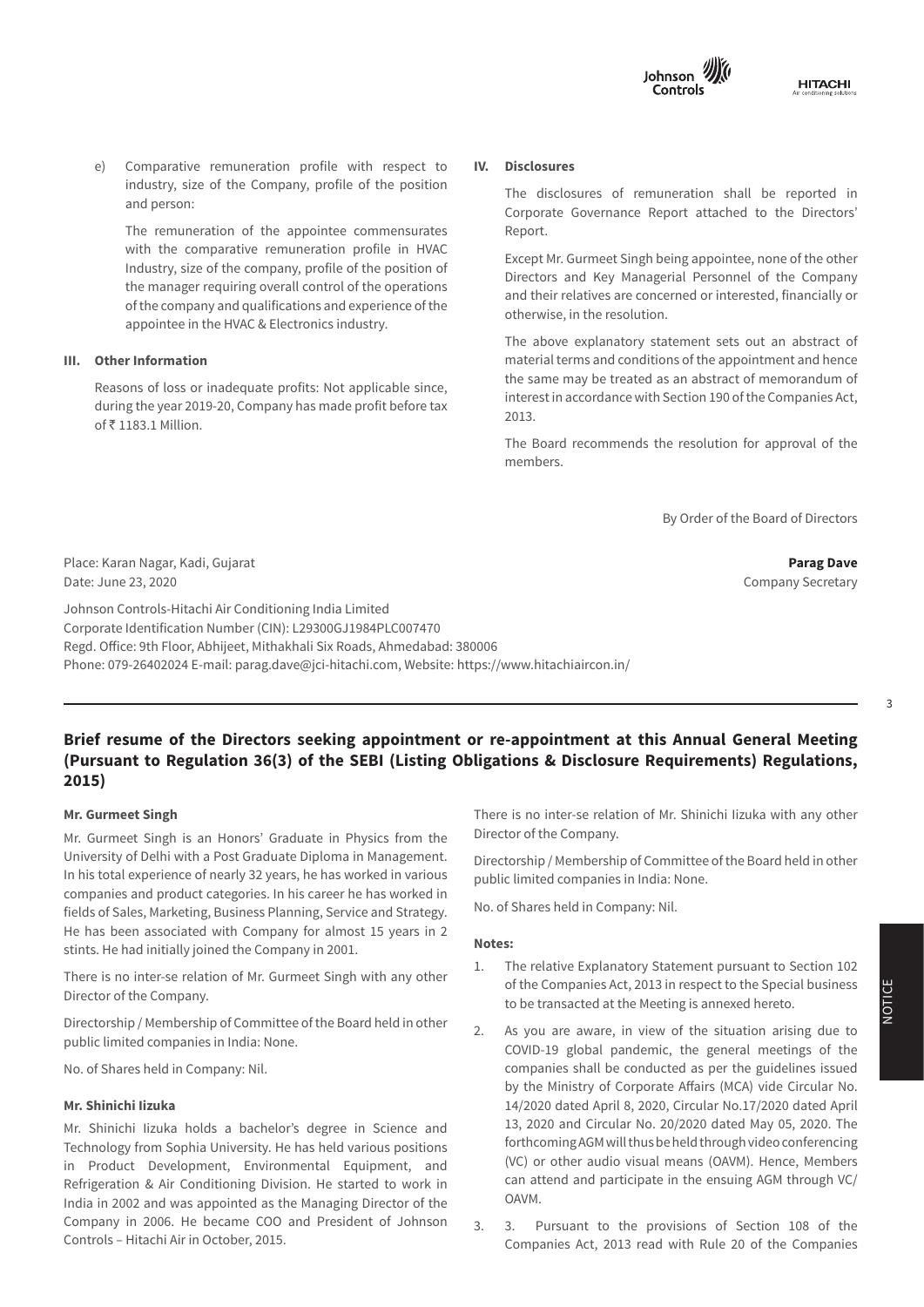(Management and Administration) Rules, 2014 (as amended) and Regulation 44 of SEBI (Listing Obligations & Disclosure Requirements) Regulations 2015 (as amended), and MCA Circulars dated April 08, 2020, April 13, 2020 and May 05, 2020 the Company is providing facility of remote e-voting to its Members in respect of the business to be transacted at the AGM. For this purpose, the Company has entered into an agreement with Central Depository Services (India) Limited (CDSL) for facilitating voting through electronic means, as the authorized e-Voting agency. The facility of casting votes by a member using remote e-voting as well as the e-voting system on the date of the AGM will be provided by CDSL.

- 4. The Members can join the AGM in the VC/OAVM mode 15 minutes before and after the scheduled time of the commencement of the Meeting by following the procedure mentioned in the Notice. The facility of participation at the AGM through VC/OAVM will be made available to atleast 1000 members on first come first served basis. This will not include large Shareholders (Shareholders holding 2% or more shareholding), Promoters, Institutional Investors, Directors, Key Managerial Personnel, the Chairpersons of the Audit Committee, Nomination and Remuneration Committee and Stakeholders Relationship Committee, Auditors etc. who are allowed to attend the EGM/AGM without restriction on account of first come first served basis.
- 5. The attendance of the Members attending the AGM through VC/OAVM will be counted for the purpose of ascertaining the quorum under Section 103 of the Companies Act, 2013.
- 6. Pursuant to MCA Circular No. 14/2020 dated April 08, 2020, the facility to appoint proxy to attend and cast vote for the members is not available for this AGM. However, in pursuance of Section 112 and Section 113 of the Companies Act, 2013, representatives of the members such as the President of India or the Governor of a State or body corporate can attend the AGM through VC/OAVM and cast their votes through e-voting.
- 7. In line with the Ministry of Corporate Affairs (MCA) Circular No. 17/2020 dated April 13, 2020, the Notice calling the AGM has been uploaded on the website of the Company at [https://](https://www.hitachiaircon.in/about) [www.hitachiaircon.in/about.](https://www.hitachiaircon.in/about) The Notice can also be accessed from the websites of the Stock Exchanges i.e. BSE Limited and National Stock Exchange of India Limited at www.bseindia. com and www.nseindia.com respectively. The AGM Notice is also disseminated on the website of CDSL (agency for providing the Remote e-Voting facility and e-voting system during the AGM) i.e. [www.evotingindia.com](http://www.evotingindia.com).
- 8. The AGM has been convened through VC/OAVM in compliance with applicable provisions of the Companies Act, 2013 read with MCA Circular No. 14/2020 dated April 8, 2020 and MCA Circular No. 17/2020 dated April 13, 2020 and MCA Circular No. 20/2020 dated May 05, 2020.
- 9. Members are requested to notify promptly any change in their address to the Company's Registrars and Share Transfer Agent, Link Intime India Pvt. Limited (RTA) at its present address at 506-508, Amarnath Business Centre-1 (ABC-1), Besides Gala Business Centre, Near St. Xavier's College Corner,

Off C G Road, Ellisbridge, Ahmedabad 380006, Gujarat, India. The members are also requested to send all correspondence relating to Shares, including transfers and transmissions to the Registrars and Share Transfer Agent.

- 10. Members who have not yet submitted KYC details with RTA are requested to,
	- submit KYC;
	- register Mail ID;
	- provide Bank details.
- 11. All members who have not encashed their dividend warrants for the financial years 2012-13, 2013-14, 2014-15, 2015-16, 2016-17, 2017-18 and 2018-19 are requested to write to the Company's Registrars and Share Transfer Agent, for issuance of duplicate dividend warrant(s).
- 12. Dividend pertaining to financial years 2009-10, 2010-11 and 2011-12 have already been transferred to Investors Education and Protection Fund. Shares of those shareholders whose Dividend was unpaid for last 7 years, have been transferred to Investors Educations and Protection Fund.
- 13. The facility for making nominations is available for members in respect of the shares held by them. Nomination form can be obtained from the Company's Registrars and Share Transfer Agent.
- 14. Electronic copy of the Annual Report for the year 2019- 20, Notice of the Annual General Meeting of the Company are being sent to all the members whose email IDs are registered with the Company / Depository Participant for communication purposes.
- 15. The shares of the Company have been listed at BSE Limited and National Stock Exchange of India Limited and Company has paid Listing Fees to the said Stock Exchanges for the year 2020-21.

# **THE INTRUCTIONS FOR SHAREHOLDERS FOR REMOTE E-VOTING ARE AS UNDER:**

- 1. The voting period begins on 12th September, 2020 (09.00 am IST) and ends on 14th September, 2020 (05.00 pm IST). During this period shareholders' of the Company, holding shares either in physical form or in dematerialized form, as on the cut-off date of 8th September, 2020 may cast their vote electronically. The e-voting module shall be disabled by CDSL for voting thereafter.
- 2. Shareholders who have already voted prior to the meeting date would not be entitled to vote at the meeting venue.
- 3. The shareholders should log on to the e-voting website [www.](http://www.evotingindia.com) [evotingindia.com](http://www.evotingindia.com).
- 4. Click on "Shareholders" module.
- 5. Now enter your User ID
	- a. For CDSL: 16 digits beneficiary ID,
	- b. For NSDL: 8 Character DP ID followed by 8 Digits Client ID,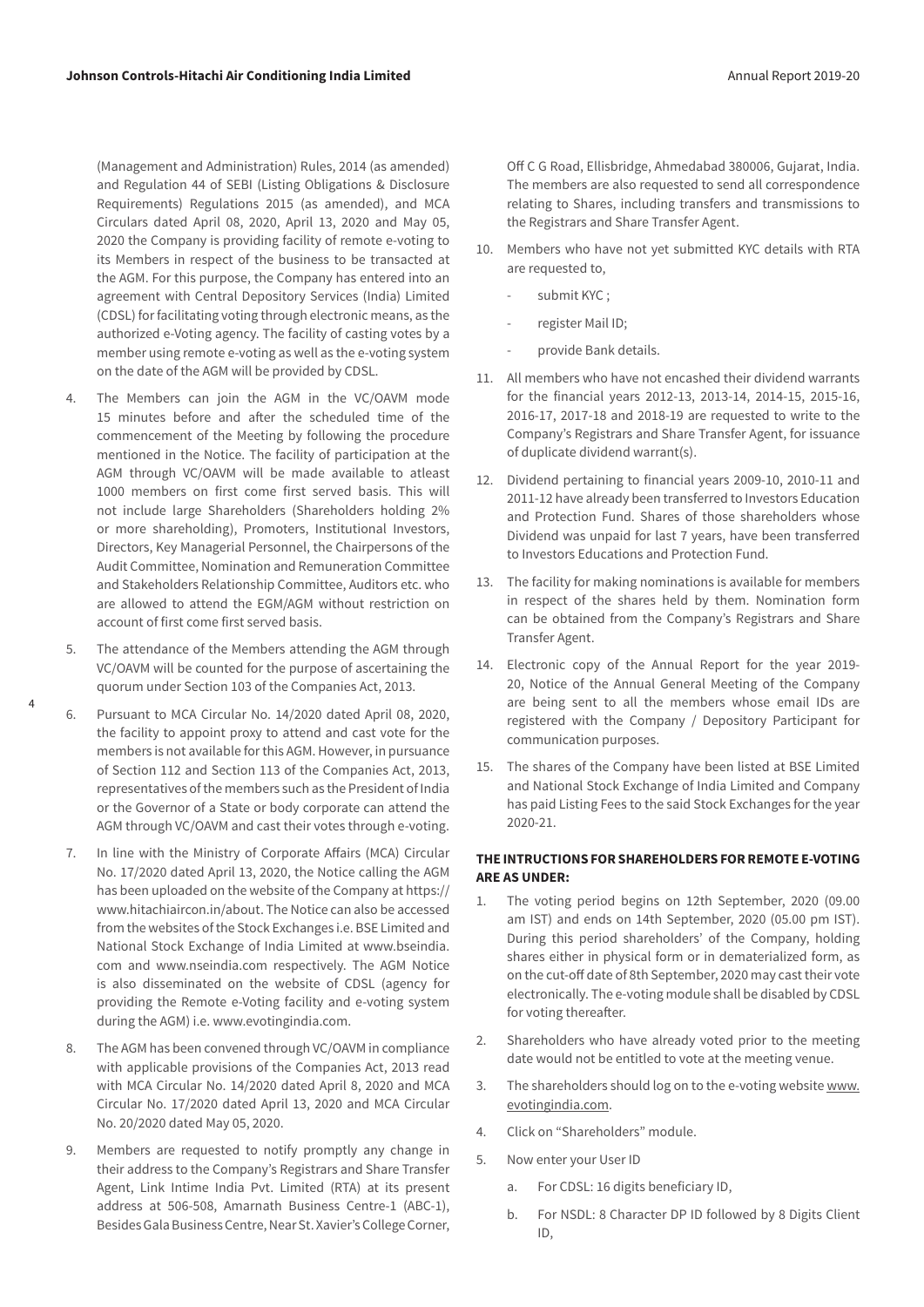

- **HITACHI**
- **Notes forming part of the Financial Statements** Annexure A for the year ended March 31, <sup>2019</sup> c. Shareholders holding shares in Physical Form should enter Folio Number registered with the Company.

OR

Alternatively, if you are registered for CDSL's EASI/ Log EASIEST e-services, you can log-in at [https://www.](https://www.cdslindia.com) 7. Ifyou credentials. Once you successfully log-in to CDSL's an <u>[cdslindia.com](https://www.cdslindia.com)</u> from <u>Login - Myeasi</u> using your login to <u>www.evotin</u>g credentials. Once you successfully log-in to CDSL's any company, then your existi

8. If you are a first time user follow the steps given below:

EASI/EASIEST e-services, click on e-Voting option and proceed directly to cast your vote electronically.

- 6. Next enter the Image Verification as displayed and Click on Login.
- 7. If you are holding shares in demat form and had logged on to [www.evotingindia.com](http://www.evotingindia.com) and voted on an earlier e-voting of any company, then your existing password is to be used.

|                                                 | For Shareholders holding shares in Demat Form and Physical Form                                                                                                                                                                                                                                                                                   |  |  |  |  |  |
|-------------------------------------------------|---------------------------------------------------------------------------------------------------------------------------------------------------------------------------------------------------------------------------------------------------------------------------------------------------------------------------------------------------|--|--|--|--|--|
| <b>PAN</b>                                      | Enter your 10 digit alpha-numeric *PAN issued by Income Tax Department (Applicable for both demat<br>shareholders as well as physical shareholders)<br>• Shareholders who have not updated their PAN with the Company/Depository Participant are<br>requested to contact the RTA / Company by email.                                              |  |  |  |  |  |
| Dividend Bank Details<br>OR Date of Birth (DOB) | Enter the Dividend Bank Details or Date of Birth (in dd/mm/yyyy format) as recorded in your demat<br>account or in the company records in order to login.<br>• If both the details are not recorded with the depository or company please enter the member id / folio<br>number in the Dividend Bank details field as mentioned in instruction 5. |  |  |  |  |  |

- Alter entering these details appropriately  $\mathsf{u}_\mathsf{u}$ vii. Name, address and contact details of Registrar and Transfer 9. After entering these details appropriately, click on "SUBMIT" tab.
- directly reach the Company selection screen. However, 'Password Creation' menu wherein they are required to prompted by the system. mandatorily enter their login password in the new password<br>
19. Shareholders can also cast their vote using CDSL's mobil company opts for e-voting through CDSL platform. It is by the mobile app while Remote voting on your mobile. strongly recommended not to share your password with any **DRACESS FOR THOSE SHAREHOLDERS WHOSE EMAL** other person and take utmost care to keep your password<br>**ADDRESSES ARE NOT REGISTERED WITH THE DEPOSITORIE** 10. Shareholders holding shares in physical form will then shareholders holding shares in demat form will now reach confidential.
- 11 For shareholders hol  $rac{0}{2}$ **12. For shareholders holding shares in physical form, the details <b>RESOLUTIONS PROPOSED II** this Notice. can be used only for e-voting on the resolutions contained in
- Airconditioning India Limited' on which you choose to vote. <sup>OT PAN</sup> Card), AADHA<br>Card), by omail to 12. Click on the EVSN for 'Johnson Controls-Hitachi
- and against the same the option "YES/NO" for voting. Select you assent to the Resolution and option NO implies that you details (CDSL-16 digit benet 13. On the voting page, you will see "RESOLUTION DESCRIPTION" the option YES or NO as desired. The option YES implies that dissent to the Resolution.
- 14. Click on the "RESOLUTIONS FILE LINK" if you wish to view the ACCOULL Statement entire Resolution details.
- There were no transfers between Level 1, Level 2 and Level 3 during the year. 15. After selecting the appropriate YES/NO option in the resolution, you have decided to vote on, click on "SUBMIT". your vote, click on "OK", else to change your vote, click on **AGM THROUGH VC/C** A confirmation box will be displayed. If you wish to confirm "CANCEL" and accordingly modify your vote.
- 16. Once you "CONFIRM" your vote on the resolution, you will not EGM/AGM through VC/OAVM through the CDSL e-Voting be allowed to modify your vote.
- Cash and cash equivalents - 295.5 - 354.9 IT. TOU CALLAISO LAKE A PHILL OF LITE VOLES CASE BY CITCRITIE OIL CITC 17. You can also take a print of the votes cast by clicking on "Click  $\overline{5}$  Tou can also take a print of the vot here to print" option on the Voting page.
- Shareholders holding shares in physical form will then 18. If a demat account holder has forgotten the login password, shareholders holding shares in demat form will now reach code and click on Forgot Password & enter the details as then he / she can enter the User ID and the image verification prompted by the system.
- field. Kindly note that this password is to be also used by the subsequent of the material credit also cast their vote using CDSLS moon<br>The material contract the material contract the developded from app m-voung. The m-voung app can be downloaded from<br> **the demat holders for voting for resolutions of any other**<br> **Exercise State Diago follow the instructions as prompte** respective Store. Please follow the instructions as prompter<br> **Services** - but he mobile annubile Demote Veting on your mobile **NIC CODE OF THE PRODUCT** *SERVICE* **CODE OF THE PRODUCT CONE Company** by the mobile app while Remote Voting on your mobile. 19. Shareholders can also cast their vote using CDSL's mobile app "m-Voting". The m-Voting app can be downloaded from

# **% of Shares RESOLUTIONS PROPOSED IN THIS NOTICE: FOR OBTAINING LOGIN CREDENTIALS FOR E-VOTING FOR THE PROCESS FOR THOSE SHAREHOLDERS WHOSE EMAIL ADDRESSES ARE NOT REGISTERED WITH THE DEPOSITORIES**

- this section explains the countries in determining to the financial induced the financial instruments. The fair value of the fair value of the fair value of the fair value of the fair value of the fair value of the fair va this Notice.<br>like Folio No., Name of shareholder, scanned copy of the share Click on the EVSN for 'Johnson Controls-Hitachi certificate (front and back), PAN (self-attested scanned copy On the voting page, you will see "RESOLUTION DESCRIPTION" co.in or Company's mail id parag.dave@jci-hitachi.com. 1. For Physical shareholders: please provide necessary details certificate (front and back), PAN (self attested scanned copy of PAN card), AADHAR (self attested scanned copy of Aadhar Card) by email to RTA's email id ahmedabad@linkintime.
- For all financial instruments referred above that have the cost, their carrying values of copy of consolidated cost, their carrying values are reasonable cost, their carrying values are reasonable computed at a self attest to the Resolution. **The Resolution** of the Magnetic Client ID, Name, client master or copy of Consolidated 2. For Demat shareholders: please provide Demat account details (CDSL-16 digit beneficiary ID or NSDL-16 digit DPID card), AADHAR (self attested scanned copy of Aadhar Card) to RTA email id ahmedabad@linkintime.co.in or Company mail id parag.dave@jci-hitachi.com

## **INSTRUCTIONS FOR SHAREHOLDERS ATTENDING THE EGM/ AGM THROUGH VC/OAVM ARE AS UNDER:**

Example 2: The factor and accordingly incurry your vote.<br>
1. Shareholder will be provided with a facility to attend the be allowed to modify your vote. These are observed to fair value system. Shareholders may access the same at https://www. EGM/AGM through VC/OAVM through the CDSL e-Voting evotingindia.com under shareholders/members login by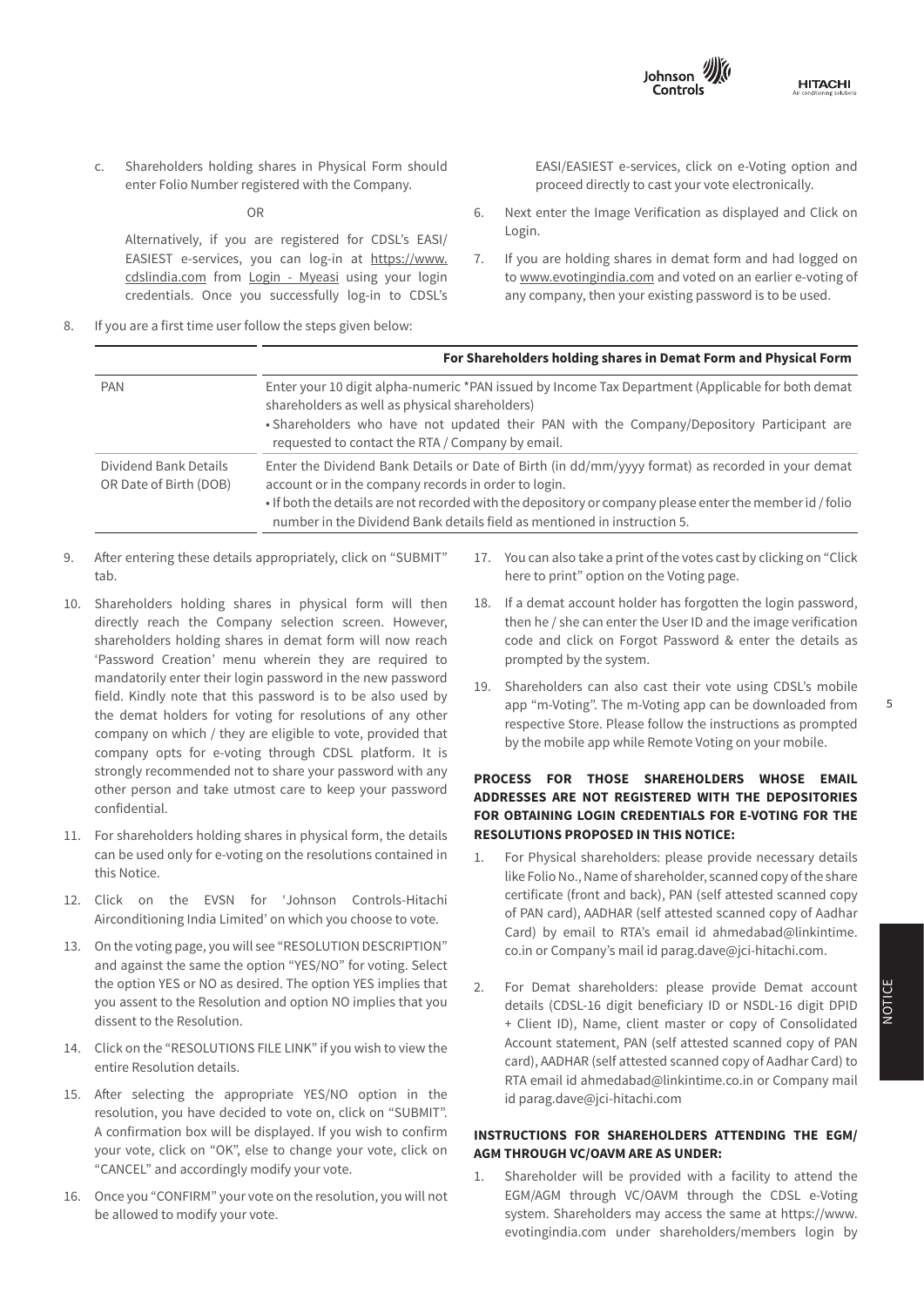using the remote e-voting credentials. The link for VC/OAVM will be available in shareholder/members login where the EVSN of Company will be displayed.

- 2. Shareholders are encouraged to join the Meeting through Computers / Tablates for better experience.
- 3. Further shareholders are advised to use Internet with a good speed to avoid any disturbance during the meeting.
- 4. Please note that Participants connecting via Mobile Hotspot may experience Audio/Video loss due to fluctuation in their respective network. It is therefore recommended to use stable Wi-Fi or LAN Connection to mitigate any kind of aforesaid glitches.
- 5. Members can submit questions in advance with regard to the financial statements or any other matter to be placed at the AGM, from their registered email address, mentioning their name, DP ID / Client ID number / folio number and mobile number, to reach the Company's email address [parag.dave@](mailto:parag.dave@jci-hitachi.com) [jci-hitachi.com](mailto:parag.dave@jci-hitachi.com) atleast 7 days in advance before the start of the meeting i.e. by 8th September, 2020 18.00 p.m. IST. Such questions by the Members shall be taken up during the meeting and replied by the Company suitably.

### **INSTRUCTIONS FOR SHAREHOLDERS FOR E-VOTING DURING THE AGM ARE AS UNDER:-**

1. The procedure for e-Voting on the day of the AGM is same as the instructions mentioned above for Remote e-voting.

6

- 2. Only those shareholders, who are present in the AGM through VC/OAVM facility and have not casted their vote on the Resolutions through remote e-Voting and are otherwise not barred from doing so, shall be eligible to vote through e-Voting system available during the AGM.
- 3. If any Votes are cast by a shareholder through the e-voting facility available during the AGM and if the same shareholder has not participated in the meeting through VC/OAVM facility, then the votes cast by such shareholders shall be considered invalid as the facility of e-voting during the meeting is available only to the shareholders attending the meeting.
- 4. Shareholders who have voted through Remote e-Voting will be eligible to attend the AGM. However, they will not be eligible to vote at the AGM.

Note for Non – Individual Shareholders and Custodians

- Non-Individual shareholders (i.e. other than Individuals, HUF, NRI etc.) and Custodians are required to log on to [www.evotingindia.com](http://www.evotingindia.com) and register themselves in the "Corporates" module.
- A scanned copy of the Registration Form bearing the stamp and sign of the entity should be emailed to [helpdesk.evoting@cdslindia.com](mailto:helpdesk.evoting@cdslindia.com).
- After receiving the login details a Compliance User should be created using the admin login and password. The Compliance User would be able to link the account(s) for which they wish to vote on.
- The list of accounts linked in the login should be mailed to helpdesk.evoting@cdslindia.com and on approval of the accounts they would be able to cast their vote.
- A scanned copy of the Board Resolution and Power of Attorney (POA) which they have issued in favour of the Custodian, if any, should be uploaded in PDF format in the system for the scrutinizer to verify the same.
- Alternatively Non Individual shareholders are required to send the relevant Board Resolution/ Authority letter etc. together with attested specimen signature of the duly authorized signatory who are authorized to vote, to the Scrutinizer Tejal Shah & Associates at the email id tejalshah.associates@gmail.com and to the Company at the email id parag.dave@jci-hitachi.com, if they have voted from individual tab & not uploaded same in the CDSL e-voting system for the scrutinizer to verify the same.

If you have any queries or issues regarding attending AGM & e-Voting from the e-Voting System, you may refer the Frequently Asked Questions ("FAQs") and e-voting manual available at [www.evotingindia.com,](http://www.evotingindia.com) under help section or write an email to [helpdesk.evoting@cdslindia.com](mailto:helpdesk.evoting@cdslindia.com) or contact Mr. Nitin Kunder (022- 23058738 ) or Mr. Mehboob Lakhani (022-23058543) or Mr. Rakesh Dalvi (022-23058542).

All grievances connected with the facility for voting by electronic means may be addressed to Mr. Rakesh Dalvi, Manager, Central Depository Services (India) Limited, A Wing, 25th Floor, Marathon Futurex, Mafatlal Mill Compounds, N M Joshi Marg, Lower Parel (East), Mumbai – 400 013 or send an email to helpdesk.evoting@ cdslindia.com or call on 022-23058542/43.